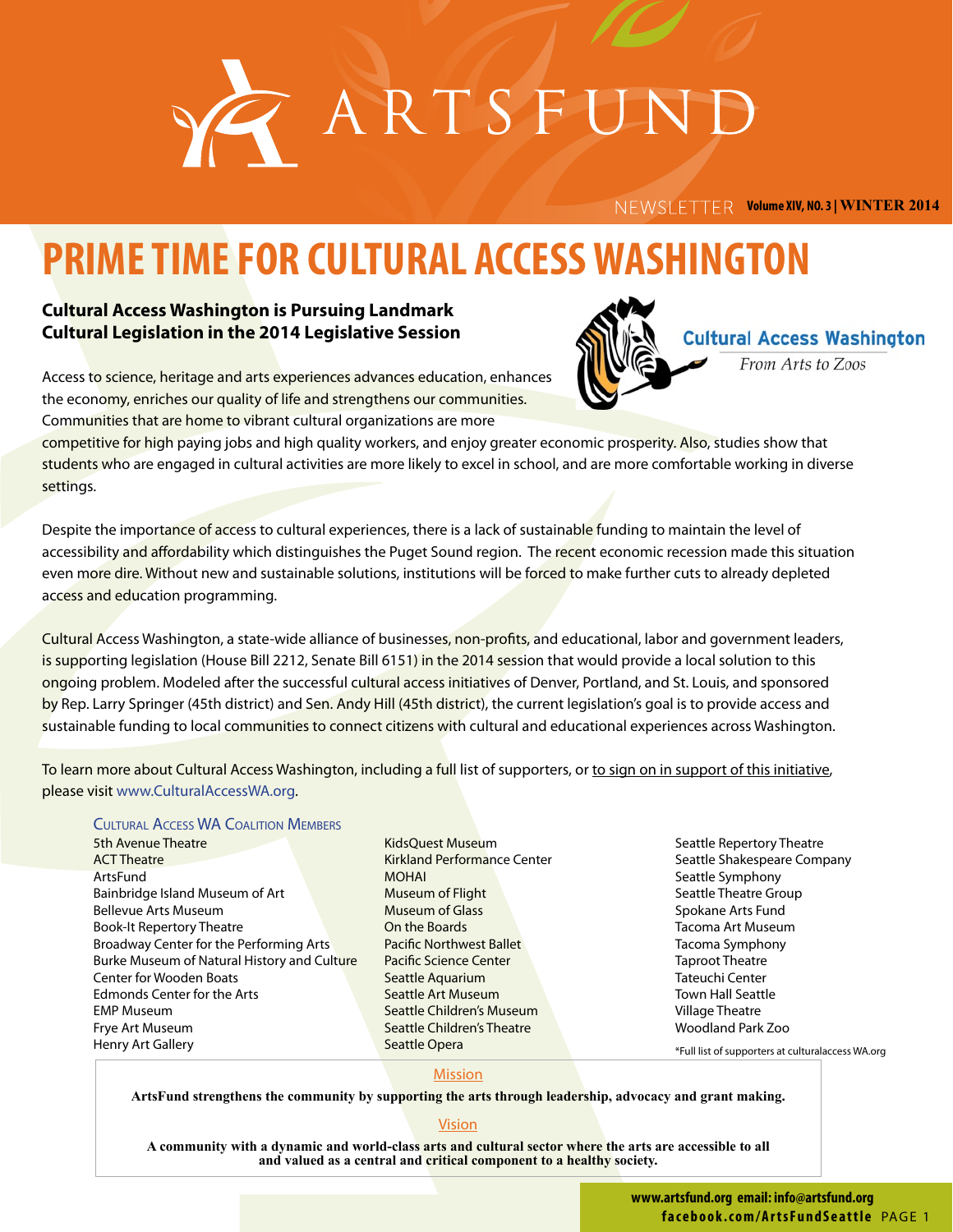# Campaign 2014

### **2013 ArtsFund Beneficiary Grants**

**DANCE= \$236,275** Velocity Dance Center

**FILM & MEDIA ARTS= \$26,535**  Northwest Film Forum Three Dollar Bill Cinema SIFF

### **LITERARY ARTS= \$18,230**

Richard Hugo House Seattle Arts & Lectures

#### **MULTIDISCIPLINARY= \$266,665**

Artist Trust ArtsWest Playhouse & Gallery Broadway Center for the Performing Arts Central District Forum for Arts & Ideas EMP Museum Jack Straw Productions Kirkland Arts Center **Northwest African American Museum** On the Boards Seattle Theatre Grou Town Hall Association UW World Series at Meany Hall Vashon Allied Arts The Vera Project

5th Avenue Theatr ACT Theatre **Book-It Repertory Theat** Jet City Impro Kirkland Performance Center Northwest Puppet Center Seattle Children's Theatre Seattle Musical Theatre Seattle Public Theatre Seattle Repertory Theatre Seattle Shakespeare Company Taproot Theatre Company Village Theatre

#### **MUSIC= \$518,435**

Snoqualmie Tribe Emerging Artist Grants: Burke Museum Central District Forum for Arts & Ideas On the Boards Velocity Dance Cente

Auburn Symphony Orchestra Early Music Guild Seattle Chamber Music Sor Seattle Choral Compa Seattle Opera Seattle Pro Musica Seattle Symphony Tacoma Opera Tacoma Symphony

**GRAND TOTAL 2013 ARTSFU Grants =\$2,558,290**



Dana Lorenze *Expeditors International of Washington, Inc.* Senior Director, Global Customs

#### **THEATER = \$798,025**

#### **VISUAL ART = \$532,700**

Bellevue Arts Museu Burke Museum Tacoma Art Museum Wing Luke Museum of the Asian Pacific American Experie

#### **SPECIAL GRANTS = \$28,000**

ArtsFund Plestcheef Design and Decorative Arts Grants: **Bellevue Arts Museur** Museum of Glass

Nordic Heritage Museur

#### **Kreielsheimer REMAINDER FOUNDATION GRANTS = \$70,045 DESIGNATED WPG FUNDS = \$63,380**

# Associates Kickoff



Colleen Kreyling *Starbucks Coffee Company* Group Marketing Manager



Gordon Prouty *Puget Sound Business Journal* Publisher

Lisa Lawrence Beard



Rodney Fujita *Bader Martin, PS* Principal

# Welcome ArtsFund's Newest Board Members!





Karen H. Thomas, AIA *Gensler*  Principal and Managing Director

As a lover of all the arts but in particular music and theatre, I came to work at POP largely because this is a company that honors the arts through the work we do. I am proud to be a part of POP's annual workplace giving campaign**,** because **I know that when I give to ArtsFund, I am making a difference in** 

**enhancing the quality of life throughout the** 

**Puget Sound region**.



Lane Galloway POP

I continue to support ArtsFund because its mission really speaks to me - strengthening our community by supporting the arts. Arts organizations in the Seattle area are so diverse and talented, and ArtsFund plays a unique role in bringing that to life. Via the Associates Program**, I am able to participate in that process and positively impact the future of** 

**the arts in our city**.

Colleen Kreyling Starbucks Coffee Company



Weyerhaeuser

Brian Buckley Fenwick and West LLP

On February 3rd, ArtsFund kicks off the 2014 annual campaign. Our efforts help strengthen communities by providing leadership, services, and grants to the arts community. Everyone has their own reason for supporting this ongoing work; what's yours?





*Associates 2014 kickoff event at MOHAI. Photo by* 





*Mike Allen.*



*Dan Waggoner, John Lapham, and Tina Lapham at ArtsFund's 2013 holiday party. Photo by Bill Lee @ Alabastro Photography.*





*Mary Snapp, Sandy McDade, Christine McDade, and Rod Fujita at ArtsFund's 2013 holiday party. Photo by Bill Lee @ Alabastro Photography.*

# New Faces at ArtsFund

This fall, ArtsFund welcomed three new staff members. Barbara Anderson joins us as Director of Finance & Operations; Joseph DeNatale as Administrative Assistant; and Emily LaRocque as Database Coordinator. When you see them, please introduce yourself and welcome them to the team!

# ArtsFund Holiday Party at The Rainier Club

# Board Leadership Training

Congratulations to all who participated in ArtsFund's Board Leadership Training program this past fall. The program was hosted by KING Broadcasting and made possible by generous support from The Boeing Company. Please keep an eye out on our website for the dates of the upcoming spring session.





The 2014 ArtsFund Associates Program Kickoff happened in November, and our thanks go to MOHAI for hosting the event. Over 100 volunteers in attendance had the opportunity to explore the exciting and interactive galleries and hear from MOHAI's Executive Director, Leonard Garfield. The Kickoff is an introduction to ArtsFund, and a chance for Associates to meet-and-greet one another.

Growing up in Seattle, art experiences shaped my life at an early age. Over the years the arts have grown and developed here in a myriad of wonderful ways. The foresight and dedication of my parents' generation created the opportunity for my family to enjoy world-class art today in our community. **I give to the arts to help make sure that those opportunities** 

**continue to grow.**

A vibrant arts culture is an essential part of any strong community. **I give to ArtsFund because I know it can most effectively steward my donations to promote the arts in our region**.

# Why give?

# Events and Updates



*Getty Images* Senior Vice President, General Counsel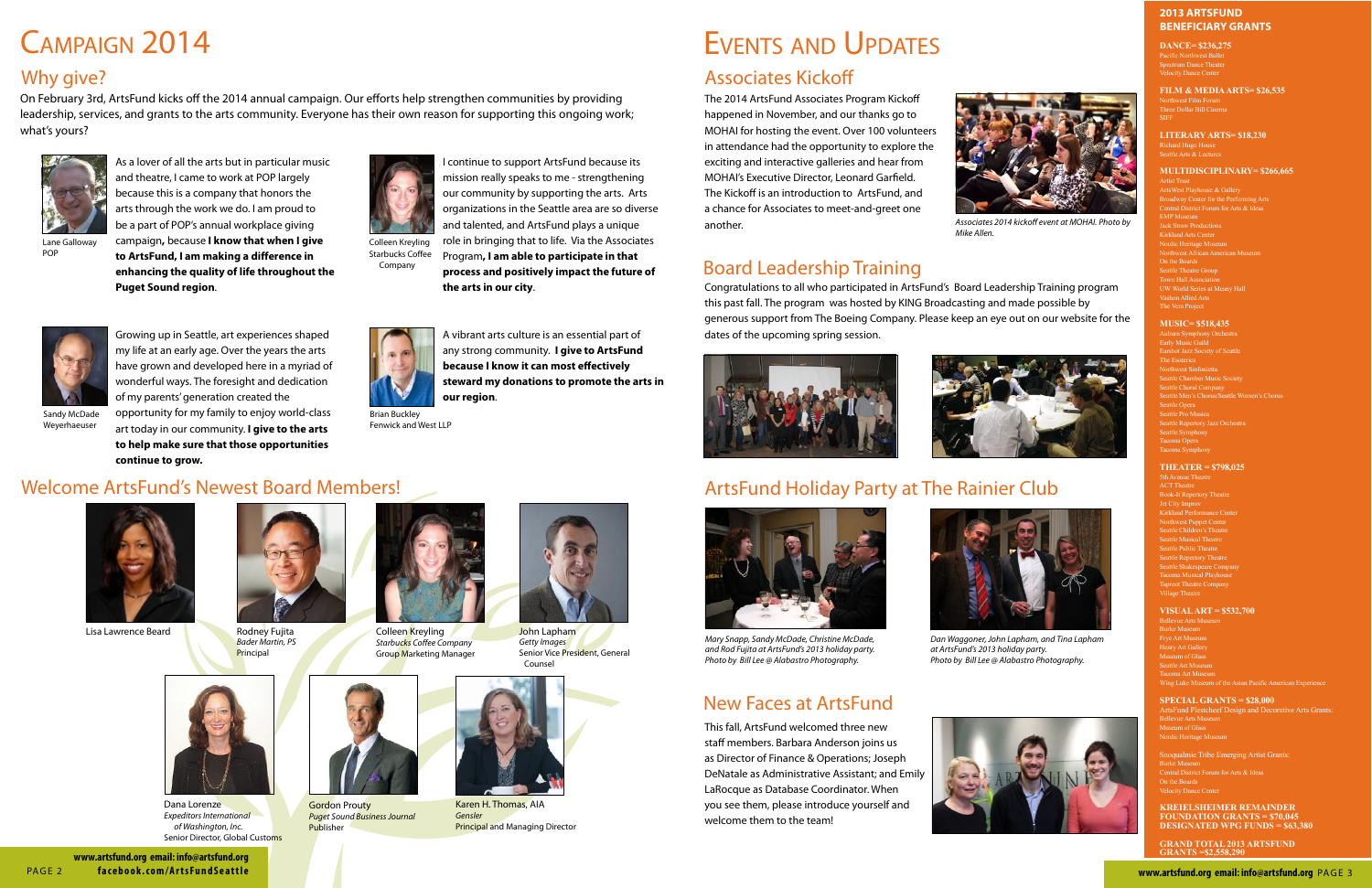oughlin Porter Lundeen, Inc. Courtyard by Marriott Darigold, Inc.

gift came from employee workplace giving campaigns

#### **Business Donors** \* Indicates a portion of the

Bank of America Costco Expeditors International of Washington K&L Gates<sup>\*</sup> PACCAR Inc POP\* Sellen Construction\* Starbucks Coffee Company\* U.S. Bank\* Wells Fargo

**\$300,000 and up** The Boeing Company\*

#### Weyerhaeuser Company\* **\$1,000 - \$2,499** Aeroiet<sup>\*</sup>

Microsoft Corporation\* **\$100,000 - \$299,999**

#### Safeco Insurance Foundation

#### \$**50,000 - \$99,999**

**\$25,000 - \$49,999** ADP/Cobalt\* Amgen Foundation BigHouse Production Chihuly Garden and Glass DLA Piner\* EXCLAIM LLC Getty Images<sup>\*</sup> KeyBank King County Employees\* Perkins Coie\* Russell Investment Group Stoel Rives LLP\* Washington State Combined Fund Drive\*

Management<sup>\*</sup> Columbia Bank\* Comcast The Commerce Bank of Washington\* Davis Wright Tremaine LLP\* Dorsey and Whitney LLP\* Federal Home Loan Bank of Seattle\* KING Broadcasting\* Medical Consultants Network, Inc.\* Nordstrom, Inc. Presentation Services Puget Sound Energy\* R.D. Merrill Company RealNetworks Regal Entertainment Group Seattle Foundation Snoqualmie Tribe Sparling\* Symetra Financial Corporation\* Washington Dental Service **\$5,000 - \$9,999**

#### **\$10,000 - \$24,999** Alaska Airlines, Inc. BNY Mellon Wealth

HomeStreet Bank Lane Powell\* LMN Architects Osberg Construction Company Pacific Coast Feather Company Pacifica Law Group

Sounders FC Sterling Realty Organization Co. Stokes Lawrence Wright Runstad & **Company** 

Cochran Inc. Expert Drywall Inc FTI Consulting\* Garden Tapestr

Alaskan Copper & Brass Company and Alaskan Copper Works APCO Worldwide Big Door Inc. Clise Properties Inc. Dwaffler Ernst & Young LLP Financial Resources Group Fishing Company of Alaska Foss Maritime Company Gaco Western, Inc. Goldman, Sachs & Co. Jones Lang LaSalle Mithun\* Nintendo of America Inc.\* PhenoPath Laboratories PLLC Puget Sound Business Journal Raisbeck Foundation Riddell Williams P.S. Seattle Mariners Baseball Club Union Bank

Supply Co., Inc. The Burgermaster

**\$2,500 - \$4,999** ArtsFund\* Ben Bridge Jeweler Business Interiors Northwest

Winery

Bader Martin, P.S.

Barrier Motors, Inc.

P.S.

GLY Construction

Home Owners Club

Kidder Mathews

Corporation Navigant Consulting

Pro Se Planning, Inc. Red Dot Corporation

ShadowCatcher Entertainment Taylor-Thomason

ZGF Architects LLP

**Up to \$999** Arctic Club Hotel Argosy Cruises Artbeads.com

Atlas Supply, Inc. Attachmate

Avtech Corporation Baker Foundation BakeryThings.com

Bentall Kennedy

Bradson Consulting

Butch Blum

Cafaro

Eakes, LLP

CH2M HILL\* City of Seattle Employees\* Colbeck & Company, Inc. Colehour & Cohen Combined Federal Campaign\*

Chateau Ste. Michelle Compton Lumber Company Regence Blue Shield\* Seattle Seahawks | Seattle All City Fence Company Auburn Mechanical, Inc. Bardsley Associates Inc. Cairncross & Hempelmann, Cheyette & Associates Global Diving & Salvage, Inc. Glosten Associates, Inc. Gray Lumber Company Holland America Line Hub International NW LLC Integrus Architecture McAdams Wright Ragen, Inc. National Frozen Foods Olson Kundig Architects Schacht Aslani Architects Ted Brown Music Company Asko Processing, Inc. Automotive Adventures Ballew's Hitch, Truck & RV Boudin-Lloyd Associates Brink & Sadler, CPAs Builders' Hardware & Bush, Roed & Hitchings, Inc. Byrnes Keller Cromwell Calfo Harrigan Leyh & Ceco Concrete Construction Denny Park Fine Art Division Seven Waterproofing, Inc. DLR Group Elysian Field Evergreen Home Loans Fastframe Frederick - Stearns Foundatio GameWorks Garage Gordon Brown Assoc. Inc. Hansen Design Company Houseworks Construction Company Iris Window Coverings J. L. Darling Corporation Jackie Davenport, Inc. John Howie Restaurants KB Floors Keg Steakhouse, CTO Kusak Cut Glass Works LEO Paper USA The Lodge Lorax Partners Lucent Medical Systems Inc. Maritime Pacific Brewing Company Matheus Lumber Co. McQuesten Framing and Fine Art Services Nelson Electric One Reel Pacific Denkmann Company Paolo's Restaurar The Parlor Billiards & Spirits Parlor, Inc. Peso's Kitchen and Lounge Pilates in the Village Pioneer Masonry Restoration Prime Electric PSF Mechanical, Inc. Puetz Golf Superstores Puget Sound Plastic Surgery RAM Investment Partners, LLC Rhine Demolition, LLC Rigos Bar, Accountancy, and Ethics Review Series Salmon Bay Sand & Gravel Sandler Architects LLC Savoir Faire Salon Schwartz Brothers Restaurants Shirey Contracting, Inc. Short Cressman & Burgess P.L.L.C. Simburg, Ketter, Sheppard & Purdy Snyder Roofing of Washington, LLC Sound Credit Union Sparks Management Suyama Peterson Deguchi Teatro ZinZanni Ten Mercer Ticket Envelope Company Tin Lizzie Lounge U-Park System Virginia Mason Medical Center W Seattle Hotel W.G. Clark Construction Co. Wallace Campbell, PLLC Wallace Properties, Inc. Washington Hardwoods Wetherholt and Associates, Inc. Woodworth Capital, Inc. **Individual Donors ARTS BENEFACTOR CIRCLE DONORS Gold Club \$100,000 and up**

> Mary Pigott **\$50,000 - \$99,999** Joshua Green Foundation,

Inc.

John Sims and Trish Espedal Jeffrey Smith Chuck Snavely Elaine Spencer and Dennis Forsyth Robert and Barbara Spindel Tenny and Ida Stenerodden Stacey Storm Nancy and Mark Stratton Bill and Bobby Street Suzanne Suneson Brad Smith and Kathy Surace-Smith Kelly Sutter and Andreas Vogt Jennifer Tada Karen H. Thomas Mikal and Lynn Thomsen Kimberlie Tinney Betty Lou and Irwin Treige Janet L. Turpen David and Kendra Uhler Rachel Van't Land Peter Vaoita Suitonu Daniel M. Waggoner Pallavi Wahi The W Foundation Wilf Wainhou Douglas and Margaret Walker Michael Walmsley Sandra Walsh Tom and Connie Walsh Nancy Ward David Waring Mr. and Mrs. John D. Warner Joseph D. Weinstein Shannon Williams Kristine and Patrick Wilson Michael Wilson Mike and Jen Woodman Carol Wright H.S. Wright, III and Katherine Janeway Virginia B. Wright Andrew Zuccotti **ArtsFund Members \$500 - \$999** Elizabeth Adams Steve and Alice Aeschbacher Lindsay Anderson and Janet Piehl Rob Angel Michael and Yella Appleb Kristina Ash Julia Atalla Kimberly Baldwin-Hulseman Donald E.and Maxine E. Barnard Mr. Tommy Barnes Morgan Barry Roger Bass C.T. Bayley Family Fund Tom Bayley Chuck Beach Angie Bengtson Jake Bennett Kirk Bentley John Bianchi Vera Bonds Sue and Brad Borgman Erin Boyer Bruce Bradburn and Meg Holgate Tom, Susan and Thomas Bradley Mark Bucek John Budinich Phil and Cathy Bussey James Cadd Jeanne Cantalini Tony Cavelieri Mary Anne Chandle Bill Chapman Pam Cheney Jennifer Chermoshnyuk Frank Chiachiere Elizabeth Coppinger and W.P. Binns Joe Costello Tim Cranton Robert Curran Daemon Das Judi DeCicco Mahlet Demis

Stephen P. and Paula R. Reynolds Pete and Julie Rose

Neukom Family **\$25,000 - \$49,999** Katharyn Alvord Gerlich Mr. and Mrs. Lawrence and Mary Ellen Hughes Patricia Britton and **\$10,000 - \$24,999** Nancy Alvord Alberg William Beeks Huffman Glenn Kawasak Benjamin Leifer Porter Scheu Foundation Mary Snapp Arlene Wright Anonymous (1) **First Chair \$5,000 - \$9,999** Casey Banack **Hornsby** Sally S. Behnke Toby Bright Lori Campana Carlson Matthew Clapp Melanie Curtice David R. Davis McCallum Nickerson Elaine Nonner Judy Pigott Sarkowsky Tagney-Jones Ann P. Wyckoff Zapolsky **ENCORE \$2,500 - \$4,999** John H. Baue Kathleen Pierce

Michael and Melanie Fink

Robert Fleming Dan and Mareth Fulton Lynn and Brian Grant Maria Gunn

Stellman Keehnel **CONDUCTOR'S CIRCLE** Norman Archibald Charitable Foundation Judi Beck and Tom A. Jim and Gaylee Duncan Ray Heacox and Cynthia Peter and Peggy Horvitz Margaret Inouye Deborah Killinger Thomas and Gwen Kroon Charlotte Lin and Rober Sandy and Chris McDade Moccasin Lake Foundation Douglas and Theiline Sequoia Foundation Jon and Mary Shirley James and Katherine Tune Chap and Eve Alvord Annette and Daniel Becker Steve Behnen and Mary Pam and Gary Beil Michael and Anne Bentley C. Kent and Sandra C. Allan and Nora Davis Mrs. Jane Davis and Dr. Kevin and Lynne Fox Ms. Heather Howard Andrea and Steve Jones Richard and Francine Loeb Family Foundation Douglas and Joyce Bruce and Jolene McCaw Matthew and Mary Ellen Mary Ellen Olander Ann Ramsay-Jenkins and the William M. Jenkins Fund Herman and Faye Maryanne and David Mark and Arlene Tibergien Dr. Clyde and Mrs. Kathleen Wilson Lynn Hubbard and David Kim A. Anderson Bob and Clodagh Ash Lisa and Nick Beard Sue and Artie Buerk Linda Cheng Peter and Susan Davis Melanie and Robert Dressel Nancy and James Dunn Karl Ege Lea Ennis David Ferguson Darren Hamby Aya Hamilton Phillip and Sally Hayes Richard and Marilyn Herzberg Kevin and Eddy Hoffberg Mari Horita Dan and Connie Hungate Randle Inouye Ed Kim James Kraft John and Tina Lapham Don Marcy Tim Mauk and Noble Golden Blanche and Stephen Maxwell Paul C. Mayer Anthony R. Miles Douglas E. and Nancy I. Norberg Nancy S. Nordhoff Glenna Olson and Conrad **Wouters** Ms. Carol Powell Marlene Price Clifford G. Bunch and David A. Pritchard Scott Redman Stanley D. and Ingrid H. Savage Schoenfeld-Gardne Foundation Gail and Bill Weyerhaeuser Anthony and Linda Whatley **Spotlight \$1,000 - \$2,499** Sumi and Michael Almquist Russell Anderson **Joan Aquino** Scott and Sarah Armstrong Jack and Cheryl Avery Bill Badger and Edie Cook Akhtar and Alka Badshah Bill and Nancy Bain Eileen L. Barber Jim and Barbara Barnyak Bob and Melisse Barrett David Bateman Dorcas Bean Casey Bell Rebecca Benaroya Ron Berenstain Charles Bingham Stephen and Julie Bishop Alan and Sally Black Frank and Charlene Blethen Carrie and Randy Boettcher Melanie Bonadore Jill D. Bowman Paul and Debbi Brainerd William C. Branley Jeffrey and Susan Brotman Maggie and Tom Brown Michael and Patricia Brustkern David and Kristi Buck Stacey Buffo Jon J. Cannon Nancy Beyer Cannon Gary and Chris Carpenter Judith Chapman Kaci Clot Janene Collins Stephan Coonrod Jeffrey Coopersmith and Lisa Erlanger Courtney Cortese Dian Crawford Dave Curry Martha J. Dawson Cynthia del Rosario Dee Dickinson Jesse and Leonora Diller Peter and Deborah Ehrlichman Ramona Emerson and Brian McMullen Rebecca S. Engrav and Joon-Ho Yu Lynne D. Eskil Jim and Gretchen Faulstich

Ellen L. Ferguson

Donna and Anthony Barnet Jessie and Gerald Beltran Deborah Binder and Gaetan Bob and Randee Blackston Sydney J. Buckley Blank Mr. and Mrs. Kirk Brewer Telsin and Jordan Brower Sandra Burga Torre K Chan Yan Chen Collins Joe Corr Odell Danysh

Paul and Tracy Ficca Jon Fine and Paula Selis Jesse and Catherine Franklin Teri Franklin Eric Freyberg Rod Fujita Joseph M. and Gloria T. (Terri) Gaffney Lane Galloway Gabe Gartner Bill and Mimi Gates Gary Gayton Robert Gekler Brian Golob Slade Gorton Peter Grant Lynne Graybeal Rush Green Leo Griffin III Wes Hagen Richard and Betty Hedreen Lori A. Hill Bret Hilman Suzanne Hittman John Holt and Susan Trainor Holt Akira and Lillian Horita Winifred and Peter Hussey Melinda Iacolucci Bruce E.H. Johnson Jeff Johnson Linda and Ted Johnso Brad Jones Sara and Bruce Kendall Janet Wright Ketcham Foundation Karen Koon Colleen and Sean Kreyling Gregory Kusnick I. Grace Lao Bill LaPatra Glenn Laurence Michael Leake Ben and Quynh Lee Rick Little Dana Lorenze Paul and Lita Luvera Scott and Nancy **MacCormack** Lynn Manley and Lex Lindsey Marcia Mason Rachel and Doug McCall Bob and Kathy McCleskey David and Pamela McDonald McEachern Foundation Karla McLane Karen and Rick McMichael Dianne L. McMullin Jimmie Mendoza Alan Merkle and Linda Todd Nancy and Charles William Mertel John Mettler Norman S. Milks Troy M. Monson Joseph Morgan Shan and Lee Mullin Denise Nakamura Laura Neebling Whitake Charles and Eleanor Nolan Charles G. Nordhoff Timothy J. O'Connell John and Deanna Oppenheimer Timothy Osborn Michael Parham Tyler Petri Ryan Matthew Porter Teresa and Bill Predmore Jeannette M. Privat Herb and Lucy Pruzan Leigh and Louise Rabe The Rabel Family Advised Fund Douglass and Katherine Raff Brooks and Suzanne Ragen Chuck and Jane Riley Donald Roy Len and Gerry Rozek Gladys Rubinstein Joanne Salisbury Keith Schreiber and Clare Kapitan Roxanne Shepherd and Gerald Kroon

## Campaign 2013 Donors

#### *Includes pledges, donations and in kind gifts made by businesses, foundations and individuals between 7/1/2012 and 6/30/2013.*

Tom Des Brisay Bruce Dick Kathleen Smith DiJulio Dwight Dively Andrea and Michael Doughty Robin DuBrin Brian Duke Sandra Dunn Anna Duran Kathleen Dwye Amanda Eley Yvonne Elliot Bob Evans and Steve Davis Amy Fernandes Brian Feucht Susan Finneran Carol S. Fleming Jason Forbes Anthony Foster Eric E. Freedman Cheryl-Ann Fujioka Amy Gebler Ashkenazy Wayne Gittinger Sara Giuffrida Thad Alston and Kari Glover Kevin Goodell Claire S. Grace Scott Griffin Byron Gronseth Sara Guizzo Jennifer Harkins Paula Harris-White Harmoney Hasbrook Shawn Hatley Steve Heck Kurt Hilbert Erin Hobson Michael S. Holser Robert G. Homchick Richard A. Hopp Ron Hosogi Soojean and Jason Ishiguro Skip Jackson Gerry Johnson and Linda Larson Andrea Jones Chris Kaloper Paul and Alice Kaltinick Gabe Kangas Claire Keeley and Craig Perez Mr. and Mrs. Michael Kelley Thomas Kelly Sam and Sylvia Ketcham Ken and SaSa Kirkpatrick Elizabeth Klein Brian and Ginger Knox Zeke Lasater Edmund Leckert Lennon-Keegan Family Tom Byers and Carol Lewis Chris and Mike MacKenzie Michelle Manlangit Theresa Mannix and Caleb Canby Nancy Martin and John Martin Jr Kurt and Pam Maye Pamela Mayer Kathy McAuley Cara McKinley Allen Michielsen Jamie Miller Robert B. Mitchell Mike Morris Sara Mosebar Kevin Moses Megan Murphy Christopher Nelson Daryll Nestor Juliet Nguyen and Chris Sakai Samantha Orr Katie O'Sullivan Andrew Parcel Jeff Paredes Amanda Parkhurs Kevin, Teri, Alex Peterson Scott Pierce Steve Polyak Craig Price Charles Purcell Gary Rager Sally and Dave Ratzke Paula Rees and Jeff Thompson Ernest Rhoads Jim Rose Howard and Katie Ristig Doherty Erin West Gatton **up to \$499** Rajender Arnold

Rossbach

Judy Yu

Alston

Jerome L. Rubin Greg Russell Mary S. Russell Mike Ryberg Kyle Sales Kris Sandstrom Theo and Barbara Schaad Stephen Schenzel Terri Scheumann Mary-Catherine Schuge Jim Sharon Michael Short Craig Shrontz and Lynn Seth Siegal and Mary G. Dennis Siemer Paula and Herb Simon Charles Sitkin Naomi Smith Caroline Sneed and Dan VanHarmelen Laura Stockwell Deborah Swan Stephen Tan Susan Tanabe Steven J. Thiele Elizabeth Thomas Jillian Titus Fred and Jan Tompkins Bonnie and Jim Towne Tom Waldman David Walsh John Ware Lisa Wessling Peggy Willett Rusty Willoughby Mark Wittow and Gail Clinton Wong Kristeen Wurtele Elisabeth Yandell McNeil Sylvia Marie Young John Zagula Kyle Zitek Anonymous (8) Thomas Ackerma Andrew Aiken Eset Alemu Heidi Alessi Edie Alexander David and Gay Allais Tom and Linda Allen Karla Allumbaugh Sarah and Bob Alsdorf Christopher and Felicia Christopher Alvarez Santhosh Kumar Amanchi Robbie Ames Scott Amick Karen Andersen Brook Anderson Casey Anderson Colleen Anderson Don and Janna Anderson Erin Anderson Heidi Anderson Kimberly R. Anderson Nancy and Eric Anderson Nicolette Anderson William T. Anderson Shella Andle Jessica Andrade Keri Andrews James Andrus Michele Dahlgren Andrus Alex Angier Lana T. Anthony Nick Anzalone Rebecca Anzalon Dana Applegate Geoffrey Arakawa Catherine and Schuyler Deanna Arnold-Frady Susannah Arntson Charles Asbury Alicia Auer **Allison Augusty** Peggy Auld Ellie Ausmus Margie Babb Vithanouth Baccam Alexander and Cody Baehr Cristina M. Bailet Karl Bailey Nate Bailey Troy Bailey Beatrice Bailey Duane Bakke Rajesh Balla Claire Bankson Lisa Banner Bill and Petra Barclay Janell Barker Andrew Barnes Belinda Bartels James Bassingthwaighte Aubrey Batchelor Eric Batdorf Jean M. Bateman Laurie A. Baughman Michael Bawwab Greg Baxter Lee Baxter Kris Beason Heidi Beck Stephen Beckett Scott and Sarah Bedna Becky Beers Stephanie Beers Dana Behar Jeff Bell George Bellah Lance Belville Enrico Benjami Cynthia C. Bennett Liana Bennett Christine Benson Shirley A. Beresford Celeste A. Berg Eden Berge Karen Bergeron Dan Berglund David Bergman Rhonda Berry Brigitte Bertschi Andrew Bibyk Veilleux John Biorkman Brigette Blair John T. Blatchford Tom Blikre Katie Boehm Theodore T. Bolliger Roland A. Bol Ryan Boone Margot Booth Elizabeth Bos Kathy Bourbonais Joanne Bourgeois Regina Bourgeois and Stephen Colmar Robert Bowlin Thomas Boyd Robin Boyd Thomas Boyle Tom Boysen Cynthia June Bradshaw John Bradshaw Kimberly Branch Judy Brandon Todd Braun Iana Breazile Edward Breen Kathleen Brennan Kathy Bressi Sydne Brewer Chris Briggs Meagan Briggs Emilio Briones Eric Broberg Carissa Brockway Terah Brossart Joyce Brosy Constance Brown Damon Brown Fearon Brown Kate Brown Robert and Barbara Brownlow Nathin Bruns Lee Brunz Troy Bruschetto Shanti Bry Duff Bryant Michele Buchlin Brian Buckley Mark Bullock Dr. and Mrs. Alan Bunin Jeanne Burbidge Sarah Burdell Lena Burg

Greg Burgin Sarah Burns Holly Burpo Elisabeth Bursell Elena Burt James Bush Lynne and Michael Bush Diane Butler Jeffrey and Kelly Butterworth Howard and John Bye-Kim and Peter Cacace Conrad Callahan Lisa Calvert Heather Cameron Denise Campbell Sharon Campbell Karisa Caracol Robert Cardona Chris and Mitzi Carletti Lynda Carlson Mike Carlson Paul D. Carlson Linda Carriveau Cheryl Carson Joseph L. Carter Stefan Caruso Martin Casey Leroy Chadwicl Kelly Chalmers Jean and Scott Chamberlin Nikki Chan Jae Chang Juanita Chapman Lee R. Chase Yurii Chebotaro Elsie Chen Katherine Cheng Angela Cheung and Matthew Sekits Calandra Childers Dorrienne Chinn Katherine Chinn Diana Chism Jessica Lee Cho Jimmy Cho Jonathan Chong Laura Chrisman Jeff Christensen Daniel Christopher P Christophers Ndilyo Clamoungou Lawrence Cock Mike Cohen Judith Coito Jodi Colligan Jimmy and Linda Collins Pamela Collins Theodore and Patricia Charles Comfor Tara Comonte Garrett Condel Graham Condit Zachary Connaughton Kevin and Cheryl Cooney Mary L. Cooper Samantha Coope Cleo Corcoran Carole Corona Deborah Costar James Counihan Devin Cox Rachel Cox Mr. Dominic Cozzett Tracy Craft Tracy Cribb Bruce Cross Diana Cross Elizabeth Crouse Barbara Crowe Nina T. Crump Patricia Cumming Chris Cunningham Keelin Curran John F. Dagres and Jack Ms. Lori Daigle

Alisha Damodaran Terrence and Annalisa Lisa Dart-Nakon Ruth Daugherty Virginia and John Daugherty Wendy Daum Rochelle Davidson Kathy and Tom Davies

Betsy Davis Connor Davis Kimberley Davis Laurie de Koch Tom DeBoer Rachel DeBusk Quentin Dechery Maria Del Carmen Lozano Ms. Catherine del Fierro Anderson Dottie Delaney John Deleva and Jolica Taguiped Ms. Cynthia Demeyere Kayla DeMonte Edla and John Deppman Debbie Dern Ibaadat Dhaliwal Karrie Diaz Mary Dickinson Karla Dobson Chris Doerksen Karen B. Domino Lauren Domino Andrew and Holly Donaldson Fred Donnelly Emma Donohew Megan Donovan Nathan A. Dors Vongphe Douangphrachanh Daniel Dougherty Teal Douville Anthony Downs Ms. Nicole Doyal Miles Drake Michael and Mendy Droke Mr. Drum Chach Duarte White Lukas Dudkowski Michelle Duncan Julie Dunham Kelly Mark Dunn Traci Dunn Mr. Stuart Dunwoody and Ms. Margaret Schaaf Dale R. Durran Siri Dutro Gary Duvall Jody Duvall Keith Dye Jill K. Dyer Lisa and Richard Dykstra Cathy Early Amy Eaton Cory Edwards Scott Edwards Maree Eilman Erin Eiseman Stephen Ejide Brent Eller William Ellison Georgiana K. Elllis Thomas Elston Thomas and Jeanne Emrich Kimton N. Eng Wilbur Eng Dennis L. Engel Eleanor Englund Rudy Englund Randy Engstrom Catherine Epperson Dane Erickson Mark Erskine Belinda Eugenio Emily H Evans Nancy Ann Faegenburg Adrienne Fairhall Lorri Falterman Dorothy Faris Mr. David Farrar Cathy Farwell Nick Faulkner Alicia M. Feichtmei Kurt and Marguerite Feichtmeir Barbara Fielden Andy Fife Carol Figura Julie Finch Debbie Fischer Kendall Fisher Amy Fleetwood Michel Fleisch Kathryn Fleischer and David Stein Keith Fleming Mark Fleming Michael Fleming Roger Fletcher Scott Fletcher

Greg Flygave

Jonathan Flygave Kathleen Flynn Tim Flynn Tom Flynn Randy Fong in memory of Chek and Helen Fong Dana Forfylow John Forrest Clinton Foss Stacie Foster and Lawrence Cock Milton James Fox Vernon W. Francissen Daniele Franklin Rich Franko Christina Fraser Kristen Fraser Bart Freedman Janet Freeman Jennifer Frey and Theressia Hazelmyer Katherine and David Fridovich Sarah Fridovich Radha and Josh Friedman Michael Friedrich Shannan Frisbie Andrew Fuller Alan Fulp Martha Fulton Samantha Funk Mary Gage John Gagliardi Shirley Ann Ganir Gwyn Ganjeau Calina Garcia Carlos Garcia Jr. Brenda Garlock Linda Garrido Donna Gathany Jessica Gavin Michael Gedeon Dwight Gee and Barbara Wright Debra J. Geiger Jacqueline R. George Steven S. Gerlock Michael and Katherine Gibson Paul Gibson Bob and Delphine Gilbertson Allison Gillespie Annette Gililland Beth S. Ginsberg Lynn Girotto Dirk Giseburt and Marilyn Stahl Eleanor and Arye Gittelman Josh and C'Ardiss Gleser Beverly Goetz Lawrence Goetz Bernel and Gloria Goldberg David and Lisa Goldberg Joan Goldblat Mr. Richard L. Goldfarb Ted Gomness Paul Goodman Edward Grabowy Scott Gradin Dennis Graham Gabriel Grant Mr. Jim Grant James Graves Talonya Green Robert and Roberta Greenwood Joseph Greer Michael Greer, MD and Steve Bryant Bert Gregory Kathryn Grieb Wanda Griffiths Marcus A. Grow Kevin Gruben Nicolle Grueneich Chris Gruenfeld Daniel and Lisa Guderjohn Debra Guenther Christian Guerra Philip Guess Nadeem Gul Arron Gundlach Andy Guy Cuong Ha Dorothy Haffey-Shoecraft Jessica and Curtis Hagan Patchen Haggerty Michelle Hall Lisa Hanna Lawrence and Hylton Hard David Harris Victoria Harris

Jason Harrison Kristin Harte Sawin Ronald Hartm Cindy and Robert Hartner Mike Hathaway Harald Haugen Linda Hauta Lisa Havens Brad and Dina Hayes Steve Hazlerig Rhys Hefta Mark Heine Gina and Dave Heinricks Laura and Geoffrey Heller Christopher R. Helm Jermeny Helstrom Daniel Hemmingson Duane Henderson Ross Henderson Robin L. Hendricks Ms. Sue Hendrixson Paul and Toni Heppner Sheri and Sergio Hernandez Nathan Herring and Miller H. Sherling Gregory A. Herron Jane Hershman Brenda Hidalgo Emily Hieger Danielle Higa Adam Hill Gaynor Hills Priscilla Hinckley Adam Hinz Courtney Hirata Ron and Sharon Hirata Sharon and Ronald Hirata Michael Hoagland David Hobson Adam Hockey and Sarah Piepho John Hoedemaker Werner Hoeft Mr. Holder Gary Holland Eric Grayson Holmes Jennifer Holmquist Marianne Holsman Megan Holt Gordon Hom Laurel Hooper Bruce and Bridget Horne David D. Horowitz Bud Hoveland Gail Howard Jim Howard Judith Howard Paulette Howard Michael Howatt Troy Huetteman Lee Hughes Patty Hughes Vanessa Hughes Jeremy Hugo Ashley Hulsey and Marc Kittven Jane Hummer Kelly Humphries James and Heather Hunter Patrick and Millie Hwang Tom Ikeda and Sara Yamasaki Michio Imanaka Gary Imanishi Walter and Celine Impert Marina Iov Steven S. Ip J Irons Heidi Irvin Jessica Isakson Carol Sue Ivory Elizabeth Jacks Jonathan Jackson Julie Jackson Trudi Jackson Cynthia Allison Jacobs Michael Jacobson Carol Jaeger Nikki James Ravi Jandhyala Stacy Jared Lisa Jaret Kristen Jarvis Julia Jaspen Nicole Jekich Dale Jeschke Jacquelyn L. Johns Carleigh Johnson Dina Johnson on behalf of Liz Johnson Jon Johnson Kathy Johnson

Ken Johnson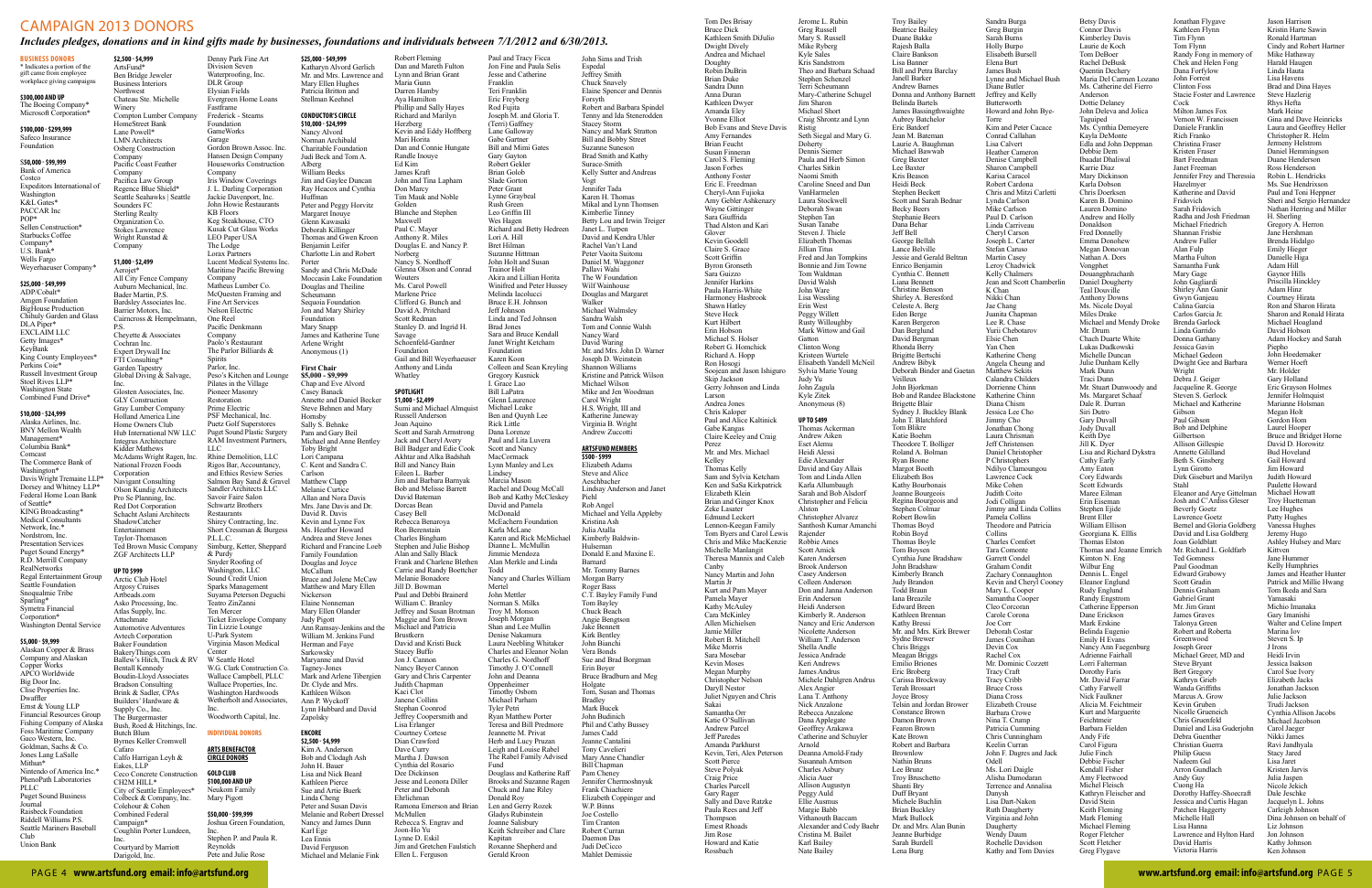Page 6 **www.artsfund.org email: info@artsfund.org www.artsfund.org email: info@artsfund.org** Page 7

**Officers**

Ray B. Heacox *KING Broadcasting* President & General Manager ArtsFund Board Chair Sandy D. McDade *Weyerhaeuser Company* Senior Vice President & General Counsel ArtsFund Board Chair Elect Stellman Keehnel *DLA Piper LLP* Partner ArtsFund Board Vice Chair Carol R. Powell *Wells Fargo, The Private Bank* Senior Vice President ArtsFund Board Vice Chair Kim Anderson ArtsFund Board Secretary Stanley D. Savage *The Commerce Bank* President & CEO ArtsFund Board Interim Treasurer Jim Duncan *Sparling* Retired Chairman and CEO ArtsFund Board Immediate Past Chair Mari Horita *ArtsFund*  President & CEO **Board Members** James M. Barnyak *BNY Mellon Wealth Management* President, Pacific Northwest Region John H. Bauer *DigiPen Institute of Technology* Lisa Lawrence Beard Judi Beck Annette Becker *K&L Gates LLP* Partner Michael P. Bentley *Ernst & Young LLP* Partner Maggie Brown *APCO Worldwide Inc.* Senior Vice President and Managing **Director** Stanford M. Brown *KeyBank* Senior Vice President and Senior Relationship Manage David D. Buck *Riddell Williams P.S.* Principal & Shareholder Elizabeth Coppinger *Olaf Media* Chief Operating Officer Melanie K. Curtice *Stoel Rives LLP* Principal Peter Davis *Gaco Western LLC* President & CEO Melanie J. Dressel *Columbia Bank* President & CEO Karl Ege *Perkins Coie LLP* Senior Counsel Peter S. Ehrlichman *Dorsey & Whitney LLP* Partner, Seattle Michael Fink *Starbucks Coffee Company* Senior Vice President and Deputy General Counsel Kevin P. Fox *US Trust/Bank of America* Senior Vice President Rodney Fujita *Bader Martin, P.S.* Principal Darren Hamby *Federal Home Loan Bank of Seattle* Senior Vice President, Director of Human Resources

Aya S. Hamilton *Goldman, Sachs & Co.*

Managing Director Lori Hill *Jones Lang LaSalle* Managing Director, Capital Markets Group Kevin Hoffberg **Russell Investment** Managing Director Marketing, Americas Private Client Services John W. P. Holt *ADP/Cobalt* Senior Vice Presiden Peter A. Horvitz *PAH Investments, L.L.C* President Heather Howard *The Boeing Company* Senior Counsel Dr. Glenn Kawasaki *Carepeutics, Inc.* President and Founder Kenneth M. Kirkpatrick *U.S. Bank* President, Washington State (retired) Colleen Kreyling *Starbucks Coffee Company* Group Marketing Manager M. Thomas Kroon *Thomas James International, LLC*  Chairman and CEO Bill LaPatra *Mithun* Principal John Lapham *Getty Images* Senior Vice-President, General Counsel Dr. Charlotte R. Lin *The Boeing Company* Chief Engineer (retired) Dana Lorenze *Expeditors International of Washington, Inc.* Senior Director, Global Customs Douglas W. McCallum *Financial Resources Group* Principal Matthew D. Nickerson *Liberty Mutual Personal Insurance* Executive Vice President *Safeco Insurance* President Glenna Olson *U.S. Bank* Senior Vice President, Market Leader Mary Pigott Bill Predmore *POP* Founder & President Gordon Prouty *Puget Sound Business Journal* Publisher James D. Raisbeck *Raisbeck Engineering* Chairman & CEO Scott Redman *Sellen Construction* President Stephen P. Reynolds *Prefer West LLC* President & CEO Puget Sound Energy (retired) Leonard J. Rozek *Comcast* Senior Vice President, Washington Market Mary E. Snapp **Microsoft Corporatio** Corporate Vice President & Deputy General Counsel Karen Thomas, AIA *Gensler* Principal and Managing Director

Susan Johnson Vickie Johnson Rita Johnson Shane Johnson Mr. Chad Johnsrud Barbara Johnson Ms. Jennifer Jolley and Mr. Chris Fitzgerald Ellen Jones Jason Jones Jennifer Jones Kevin Jones Mark Jones Michael L. Jones Randal Jones Richard and Leslie Jones Terry Jones Jared Jonson Mary and David Justice Martine Kaiser Lonny Kaneko Andrea Kantonen Sydney Kaplan Daniel Karlinsky Andy Karmy James Kearnes John Keegan Daphne Kelly Tom Kelly Jr. Tom Kelly Elizabeth Kendrick Kate Kennedy John A. Kerr Jim and Ann Kesl Jennifer Kilmer Sharon Kim Jessica Kinser Richard Kinsman Jeffrey Kinum Shannon Kipp Max Kirchner Rachel Kirschner Kristal Klein Diana Knauf Christopher Knight Lindsay Knight Mike Knoll Kari Knudson Cat Koehn Dean Koga Annie Kolb-Nelson Warren Koons Linda Korbus Lyudmila Kosinskaya Sabrina Koskinen Paul Kostek Lisa Koutek Allison Kramer Sandra Kramer Tony Krebs Jason Kriese Tara Kriese Elizabeth H. Krochalis Aileen and Ben Krohn Diana Kruis Ms. Wendy Krumroy Loren Kruse Pam Kumpel Kate Kuo Kathleen Kurkoski Steve Kutz Michele McGrady Kvam Jimmy Kwong Thuy La Lade Family Tracy A. Lai Sarah Lam Roland Lamothe Alan Lampe George Lampe Jane Lampe Steve Landau Stewart Landefeld Barb Larimer and Bob Royer Shawn Larsen-Bright Jill Larson Kirstin Larson Trevor Larson Elizabeth Larter Crystal Lasnier Beth Latta Ms. Rachel Lauritzen Shelton Dawn Lautenbach Richard LaVoice Vincent Lawsin Emily Lawson Robbin Lawson Lori Lederman Janet and David Lee Jason Lee Judd C. Lee Sheldon Le

#### **ADVISORY Council**

Ginger Ackerley William Bain Sally Skinner Behnke Dr. David Davis Howard Lincoln Deanna W. Oppenheimer James C. Pigott Ann Ramsay-Jenkins Edward A. Rauscher Faye Sarkowsky David Skinner James F. Tune Charles B. Wright III Ann P. Wyckoff

#### **ARTSFUND STAFF**

Mari Horita *President & CEO* [marihorita@artsfund.org](mailto:marihorita@artsfund.org) Sarah Sidman *Director of Strategic Initiatives & Communicatio* sarahsidman@artsfund.org Barbara Anderson *Director of Finance and Operations* barbaraa@artsfund.org Mike Woodman *Director of Corporate & Workplace Giving* [mikew@artsfund.org](mailto:mikew@artsfund.org) Annemarie Scalzo *Director of Individual & Planned Giving* [annemaries@artsfund.org](mailto:annemaries@artsfund.org) Virginia Daugherty *Director of Programs & Board Relations*  [virginiad@artsfund.org](mailto:virginiad@artsfund.org) Graham Mills *Program & Advocacy Coordinator* [graham@artsfund.org](mailto:graham@artsfund.org) Sarah Van Houten *Development Coordinator* [sarah@artsfund.org](mailto:sarah@artsfund.org) Joseph DeNatale *Administrative Assistant* josephd@artsfund.org Emily LaRocque *Database Coordinator* emilyl@artsfund.org

David McShea and Sophia Liam Lavery and Yazmin Elizabeth A. Morrison Megan Murray-Wagne Michelle Navone-Gwynne Diane Navone-Rhoades Sam and Carola Nichols Kelly and Dermot Noonan Marianne and Ken Obara Liz O'Brien-Yang Michael P. O'Connell Christine O'Connor Dane Odden Naomi Ogan Alex Oh Heidi Oien Chery Okazaki Lora A. Oldman Ms. Rebecca Olson Ken Olszewski Heather and Ronan O'Mahony Mike O'Neill Cherise Oram Dorothy L. Osborn Jay Ostis Doug Otero Simon Overbey Tom Owens Barbara Paige Alan Painter Joan Palalek Kakali Palit Erwin Park Allison Parker Marianne Parker Adrienne Parrish Elizabeth Parrott-Stultz Savitha Pathi Karen Patjens Bryana Patmon Jeff Patterson Beth Paul Michael Paulson Phil Pavlovsky Gwendolyn C. Payton Jessica Pearlman Matt and Julie Pearson Amber Penn-Roce Molly Perkins Jane Perovich Joel Petersen Scott Petersen Douglas H. Peterson Jr. Erica Peterson Erika A. Peterson Ronald Peterson Hailey Petway David Peugh Barbara Pew John Phillips Larry Phillips Steven Phillips Evangeline Piccininn Stephanie Pickett Melissa Plagemann and Alec Wilmart Myra Platt and Dave Ellis Rebecca Pomering Erik Pontius Heidi Powell Vanessa Soriano Power Selden Prentice Brenda Price Morris Price Morris W. Price Sr. Nicholas Price Terry Price Velva Price Timothy Probst Greg Przybylski Kelly Purnell Peter Rackers Jonathan Raflowski Dennis Raines Maria Raines Lauren Rainwater Debra Ramsey Betsy Rand Pam Rasanen Shaun Rashid David Ray Greg Raymond Ryan Redekopp George Redy Doris Reed Kyle Reed Carol Refkin Teresa Rehfeld Dana M. Reid Kathy Reid Melanie d'Almada Remedios Truman Rendina Scott and Doris Renshaw Geoffrey G. Revelle Nathan Rich Megan Richards Shane Richards Nancy and Eric Rickert Jay Riffkin Amy Ring Frank Riorda

### **Pledge Form**

### **Yes! I/We want to support our community's most important and exciting arts groups with just one gift of:**

| □ \$120           |  |
|-------------------|--|
| $\square$ \$500   |  |
| $\square$ \$1,000 |  |

q **\$2,500**

 **\$** 

| OTHE. |
|-------|
|-------|

| N | lam<br>æ |  |
|---|----------|--|

**Please print your name as it should be listed.**

q **Check here if you want to remain anonymous.**

**City/State/Zip**

**Email**

**Phone**

#### **[ ] Check enclosed**

#### **[ ] Please charge my credit card:**

- q **VISA**
- q **MasterCard**
- q **American Express**

q**Discover**

 **Card#** 

 **Cardholder's Signature**

**Expiration Date** 

 **Security Code**

#### **[ ] Please bill me:**

q**Quarterly** q**Semiannually**

□ Other

**[ ] My company will match my gift. Company:** 

#### **For individual donors of \$5,000 or more:**

q **I/We accept the offer of free tickets to arts events.**

q **I/We waive the offer of free tickets to arts events. Our gift is completely tax-deductible as a charitable contribution.**

**Please mail your contribution to: ARTSFUND P.O. Box 19780 Seattle, WA 98109-6780**

**You may also donate online at www.artsfund.org.** *Thank You!*

## **board and Staff**

Xin Lu

Riske

Thomas Lee Todd Lee Monica Leers Will Lehtonen Kathryn Leikhim Umberto Lenzi Jonathan Leptich Stephen Lerch Lorraine Leslie Sandrisa Morgan Lewellyn Chris Lewis Robert Leykan Sarah Leyrer Charles Lienesch Fang Lin Janet Kim K. Lin Margot Linde Scott Lindsay Jennifer Lindstrom Bill Lingenfelter Mr. Lingenfelter Lynda Linse Kevin Lint Joshua M. Lipsky James Lisbakken Rafael and Svetlana Lisitsa Ray Littell-Herrick Dongqi Liu Donald Llamado Ekaterina Lobanova Ketty A. Loeb John Loewy Douglas Logsdon Sarah Lohden Sandra Long Agustin Lopez - Rodriguez Quinn Loucks Janeen Loughin Mr. Dick Loukusa Stephen E. Lovell Normandie Ludlam William Lukov Fred Lunki Caryl N. Lynch Ron H. Lynch Missy Hoo Mark MacIntyr Michael Mackillop Elizabeth MacPherson Kristin Madsen David Magnus Kurt and Linda Mahrdt Max Maier Michael Malanga Philip Malkin Kathryn Mandity Punnee Maneenoi Dorothy Holland Mann Anand Mariappa Bayta Maring Justin Marlowe Ms. Alees Marti Alicia Martin Casey Martin Noah Martin Linda Martin-Morri Aaron Maruska Nancy Masterson Mary Mathiason Katie Matison David Matson Lori Matsukawa Cecilia Matta and Casey David Mauermann Dolores Maxwell Representative Marcie Maxwell Benjamin Mayer Katy L. Maynard Piotr Mazur Jennifer McAuliffe Lynn McBride Linda McCaslin John McClaine Shannon McClatchey Alan McClelland Richard McCloskey Justin McConachi Michael McConville Pete McCormick Jason McCue Lynette McDowel Connie McEacher Denyse McFadden Maureen McFaddin and Darrell L. Hunt Nancy and Jim McGill Don McGinnis Barry Mcgrath Eileen McHugh William and Caroline McKee Paul McMahon Donald McManan James McQueed Eitel Pattty McVicker David Mecklenburg Michael Medhaug Kerri Meditz Mehdi Stephanie Meier Paul T. Meiklejohn Gretchen Meller Edward Melvin Louis Mendoza Christi Mendoza John Mengedoht Jake Meulink George Michael Piotr Migula Ash Miller Carolyn Miller Alexandra Miller Jaymie Mills Stacy Milrany Melissa Minas Yoshiaki and Naom Minegishi Lisa Miner Jane Minkel Adam Minton Christianna Mirgor Cindy Mix Kazuya Mizuno Alyssa Moir Mundsi Molai Cassandra Molenda Becky Monk Richard Moran Michael Morris Patricia Morrison Joy Morrow Kara Morse Brian Mount Elizabeth Mountsier Bill and Deb Mowat Vicky Moyle Mr. Travis Muld Heather Mulligan Michael Murphy Kevin Murray Roger Myers Connie Nabors Kevin Nagai Alvin Nance Dale W. Nash Elena Naskova Alyssa Nau Suzanne Navone Rob Neate Ms. Susan Nellman Stephanie Nelsen Bradley H. Nelson Joan Nelson Linda Nelson Marshall Nelson Judy and Arnie Ness Michael Nesteroff Daisha Neville Jean Newman Mary Newton Holly Nguyen Mathew Nguyen Kelli Jayn Nichols Sally Nichols Craig Niemela David Nilsson Mary Niva James Noeman Kim Nolte Francina Noordhoek Debra Norman Tammy Norman Maren Norton Lawrence J. Norvell Mr. Matt Nugent Nick Nussbaum Daniel Nye Karl Nygard Marianne O'Bara Sean O'Brien Tim O'Brien

Holly McHugh

Shirley Roberson David John Roberts Shelley Roberts Joan Robinson Joey Robinson Jolene and Craig Robinson Heather Robison Rebecca Rockafella Christina Rockey Dolores Rogers Richard Rogers Neil Roland Nori Roman Thomas P. Rook Tania Maria Rosario David R. Roseberry Jon Rosen Courtney Rosenstein Joseph Roseto Alan R. Ross Debra Ross Susan O. Ross Alan Rothblatt Peter Rouch Harriet Round Matthew Rouse LaVada Roy Charles Royce Steve Rummage Bettina Russell Jackie Rydel Ms. Patty Isacson Sabee Shannon Sakshaug Karleen Sakumoto Bill and Rae Saltzstein Marie-Claude Samson Emilia Sanchez Carl Sander Michael Sanders Suzanne Sanders Robert Santucci Margaret and Donald Sarason Brooke Sargeant Kelly Sargent Karthikeyan Sathyamurthy Annemarie Scalzo Dave Scalzo Mary Schaeffer Amanda Schank J. Kevin Scharbach Samantha Scherer Alissa Schindler Mr. Buck Schmelebeck Lonnie Schmelebeck Diana Schnaible Dan Schnebele Nina Schoen Noellia Schondel Ken Schreeder Michele Scoleri Katherine Seeber Aliza Seelig Bryce Seidl Donald and Jacqueline Sekits Kelly Sero Cindy Shadel Carla Shafer Alexandra Shannon Jane Shea Vicki Shelton Connie Shepherd Sherry Sherod Chuck Shigley Stanley N. Shikuma Ghanashyam Shinganmakki Donna and Riley Shirey Lynette Shiroma nnifer Shomer Jenna Shope Mike Simmons Robert Simmons Deeann Simon Jane Simpson Beverly Sims Leslie Sistla Joelle and Tim Nausin Marcus Skeem Shannon Skinner Scott Skinner-Thompson Cathy Slater Cincinati Smith Greg Robin Smith in honor of William Shakespeare Helena Smith Kathleen Smith Marsha Smith Pat W. Smith Richard Smith Sharon L. Smith Teresa Smith Alex Smolin

Ms. Julie Snell

Jennifer C. Snow Megan Somerville-Loomis Irene Song Allison South and Cris Bruch Tiffany Spadaro Andrew and Stacy Spelman Kate Spelman Linda Spence-Nove Gregory Spils Rob Sprague Elizabeth Spruel Charles and Benita Staadecker Jennifer Stahl Robert Starin Liz and Tracey Steig Darren Stephenson Kristen Stephenson Amy Sterner Lynn Stevens Richard Stezovsky Denise Stiffarm Louise Stockholm Diane and Larry Stokke Lauren Stolar Richard Stolz Barry Strand Michael Stranik Joan Studley Brenda K. Stuvel Heidi Suke Lynn Sullivan Sue Anne Sullivan Erin Sullivan Anne Sustar Jeffrey G. Suter Daniel Swaab Ms. Swanby Paul Swanson Bill Sweeney Michael Swett Steven Taber Gus Takala Ms. Angelynn Talcott Peter Talevich Sherrie Tallman David C. Tarshes and Deborah Kerdemar Gail Tavis Brooke Taylor Jesse Taylor Ms. Linda Teague Mark and Maureen Tellefson Nicola Templeton Greg and Karen Thies Nadine Thisselle Mike Thomason Camela Thompson Chris Thompson David Thompson Josh Thompson Elizabeth Thrall Mr. William Thresher Jennifer Thrower Alison Thurman Charles Tilton Heinz Togafau Michi Tolmie Frances Tompkins Sara Towner John Tran Hannah Traver Hoi Truong David Tseng Barbara and Andy Turner Kelly Turner Robert J. Tuschof Jim Tuttle Akeyla K. Ulii Jessie Ulii Nancy J. Uscher Patricia Vaccarino Deborah Valentine Leo Van Dorp Christine Van Loan Holly Vance and Josh Gaul Daniel Vancini Ms. Cathryn Vandenbrink Kari Vander Stoep Joel Vanderaa Darby Veeck Karen Veitenhans Jacqueline Veneziani Donald Veverka Blake Vigoren Mary Ellen Vinson CJ Voss Raina Wagner Connie Waks Robert Waldo Alicia Walker Ryan Walker

Tee-Ta Walker Mr. and Mrs. Walter Walkinshaw Clay Wallace Morgan Wallace Fletch and Ann Waller Lawrence Ward Linda Ward Richard D. Ward Ian Warner Mimi Warner Alison Warp Lindsay Warren Dr. and Mrs. James C. Watson Ms. Joan Watson Alllison Webley Bryan Webster Cynthia Weed Johnson Patricia Weigel Ms. Wendy Weiker Karen L. Weir Melissa Weissman Suzanne Weller Linda Wells Jonathan Wenger Mark Wesolowski Jack Westphal Josh Wetzler Douglas Wheeler Stephen Whiston Natalie and Bill Whitcomb Edward A. White Naoe White Mark Whitmore Joanne Whitney Karen Whitney Barbara Whorton Kimberly Wierenga Carol L. Wiesenbach Julie Wilbert Heidi Wilder Sarah Wilke and Brandon Pemberton Jana Wilkins Ron Wilkowski and Kyla Fairchild Court and Michelle Will Bruce L. Williams Carol Ann Williams Dan Williams Juli-Ann Williams Kim M. Williams Nancy Williams Ruth Williamson David Wilner Mr. John Wilson Mark Wilson Stephen Wilson Yolanda R. Wilson Gary Winchester Rachal Winger Jane D. Wingfield Kurt Winje Debra and Robert Winston-Farago Tracy Winter Ken Withee Matt and Paige Wojcik Eunice Wong Hannah Wong Wanda J. Won Melissa Wood Ruth Woods Alison P. Wright Asia Wright Louie Wu Lori Wycoff Virginia Wyman and Joe McDonnal Helene Wynar Qin Xu Tachi and Leslie Yamada Ruri Yampolsky Sung Yang Julie and Wes Yee Thomas Youderian Keith Zackrone Jack Zahner Teresa Zamora Polly L. Zehm Jacob Zeiger Nara Zitner Tyler Zoellin Jacob Zuanich Mariann Zylstra Anonymous (19)